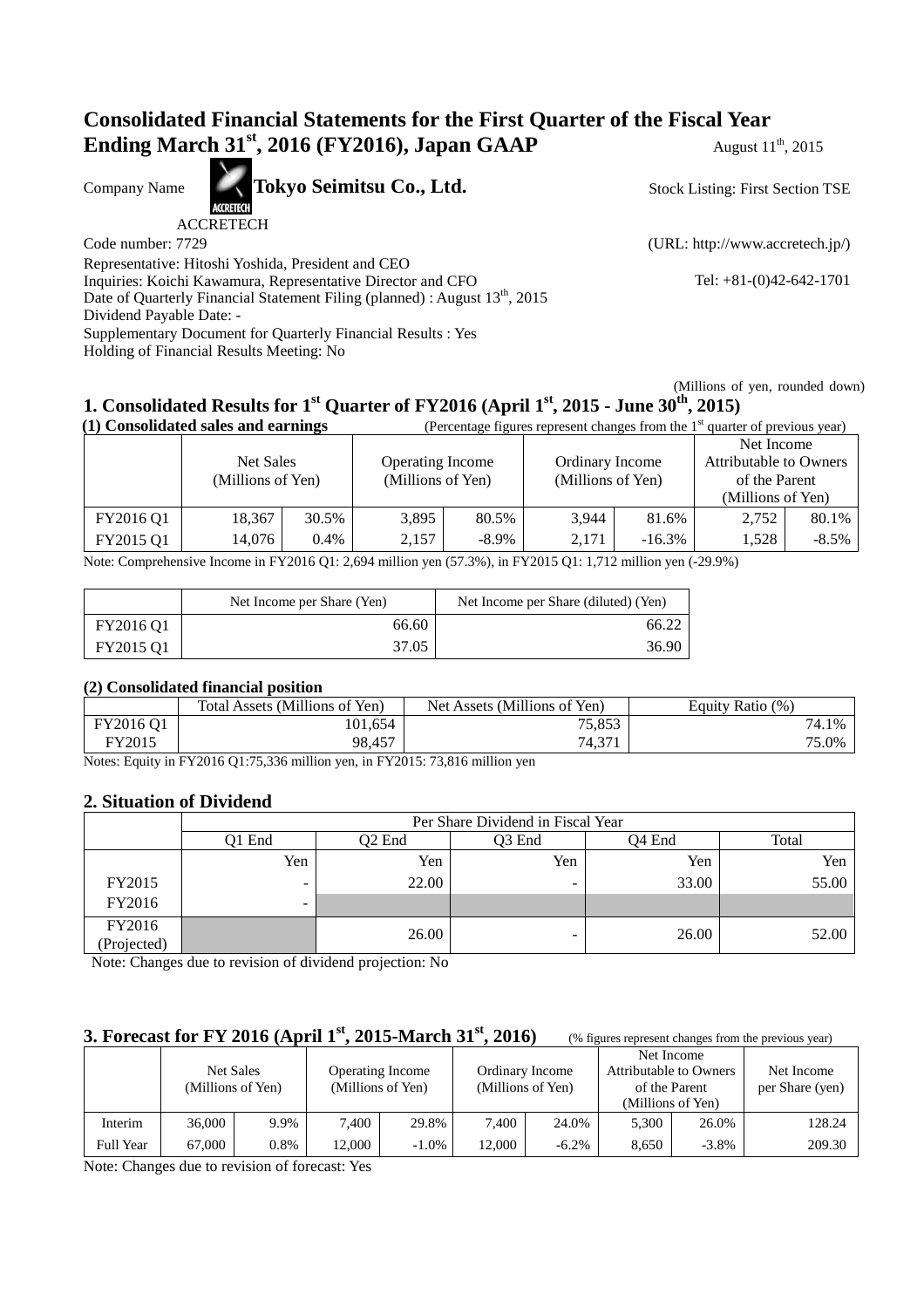### **\* Notes**

- (1) Significant changes in subsidiaries during the term under review: No
- (2) Accounting procedures specific to the preparation of quarterly consolidated financial statements: No

#### (3) Changes in accounting principles, estimates and restatements

- 1) Changes due to revision of accounting standards, etc.: Yes
- 2) Changes other than 1): No
- 3) Changes in accounting estimates: No
- 4) Restatement: No

#### (4) Number of shares outstanding (common shares)

| 1) | Number of shares outstanding at the<br>end of period (including treasury<br>shares): | FY2016 Q1 | 41,405,681 shares | FY2015    | 41,340,681 shares |
|----|--------------------------------------------------------------------------------------|-----------|-------------------|-----------|-------------------|
| 2) | Number of treasury shares at the end of<br>period:                                   | FY2016 Q1 | 34,823 shares     | FY2015    | 34,609 shares     |
| 3) | Average Number of shares outstanding<br>during the period:                           | FY2016 Q1 | 41,326,315 shares | FY2015 O1 | 41,244,802 shares |

#### **\* Cautionary statement with respect to the status of quarterly financial review procedures**

This document is not subject to the review procedures of financial results in accordance with the provisions of the Financial Instruments and Exchange Act. However, at the date and time of issue, the financial review procedure in accordance with the provisions of the Financial Instruments and Exchange Act is not yet completed.

#### **\* Cautionary Statements with Respect to Forward-looking Statements**

All forecasts and other forward-looking statements in this document are based on information currently available to the Company and assumptions that the Company considers reasonable. Various uncertainties could cause actual results to significantly differ from these forecasts. Please refer to Page 3, "(3) Financial Estimates such as Consolidated Business Forecasts for current Fiscal Year" of supplementary statement.

#### **\* Cautionary Statements with respect to the translation of the document**

 This document has been translated from the Japanese original for reference purposes only. In the event of any discrepancy between this translated document and the Japanese original, the original shall prevail. The Company assumes no responsibility for this translation or for direct, indirect or any other forms of damages arising from the translation.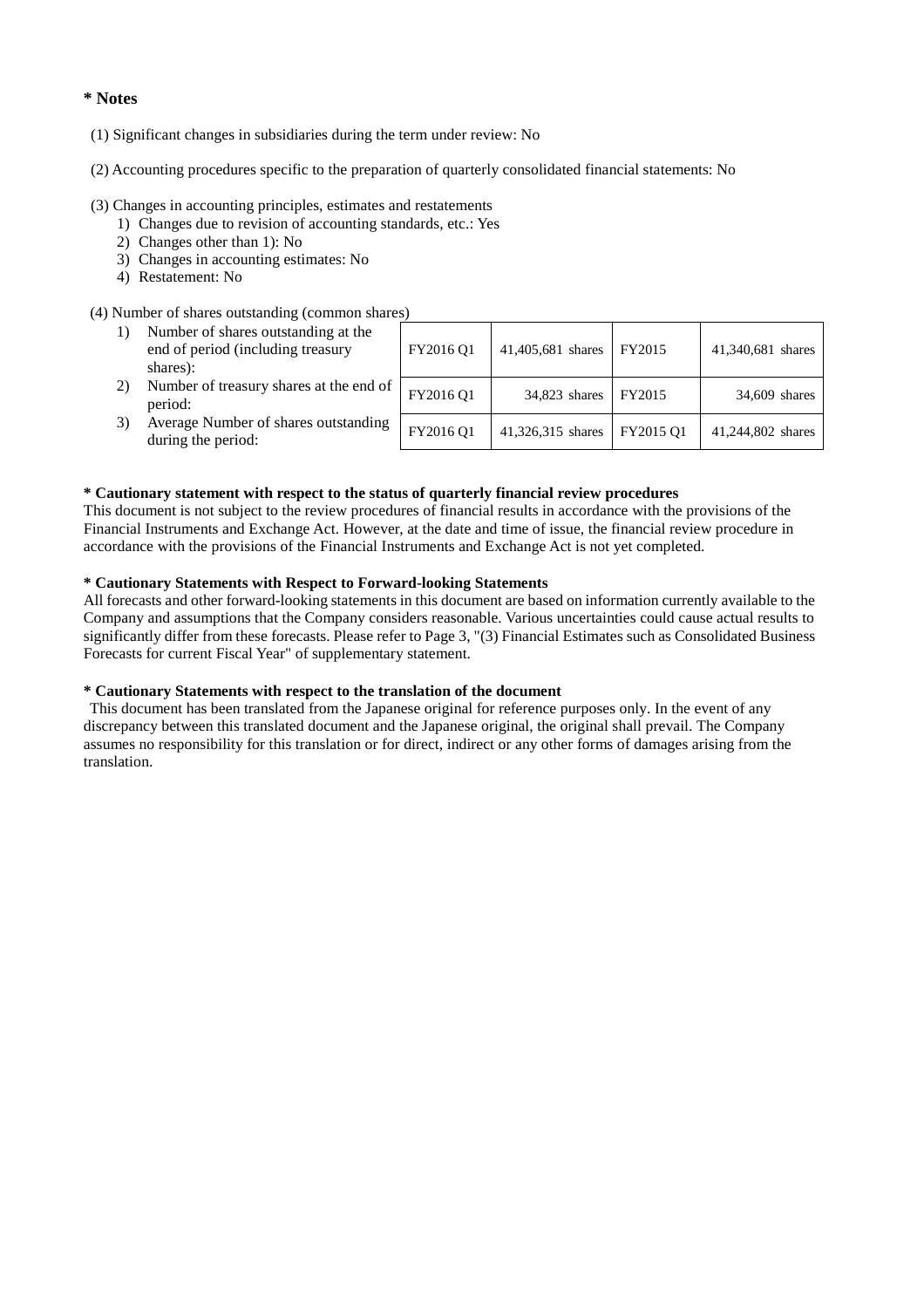# **Contents of supplementary statement**

| 1. |                   |                                                                                                     |  |
|----|-------------------|-----------------------------------------------------------------------------------------------------|--|
|    | (1)<br>(2)<br>(3) |                                                                                                     |  |
| 2. |                   |                                                                                                     |  |
|    | (1)<br>(2)<br>(3) | Accounting procedures specific to the preparation of quarterly consolidated financial statements  3 |  |
| 3. |                   |                                                                                                     |  |
|    | (1)               |                                                                                                     |  |
|    | (2)               |                                                                                                     |  |
|    | (3)               |                                                                                                     |  |
|    |                   |                                                                                                     |  |
|    |                   |                                                                                                     |  |
|    |                   |                                                                                                     |  |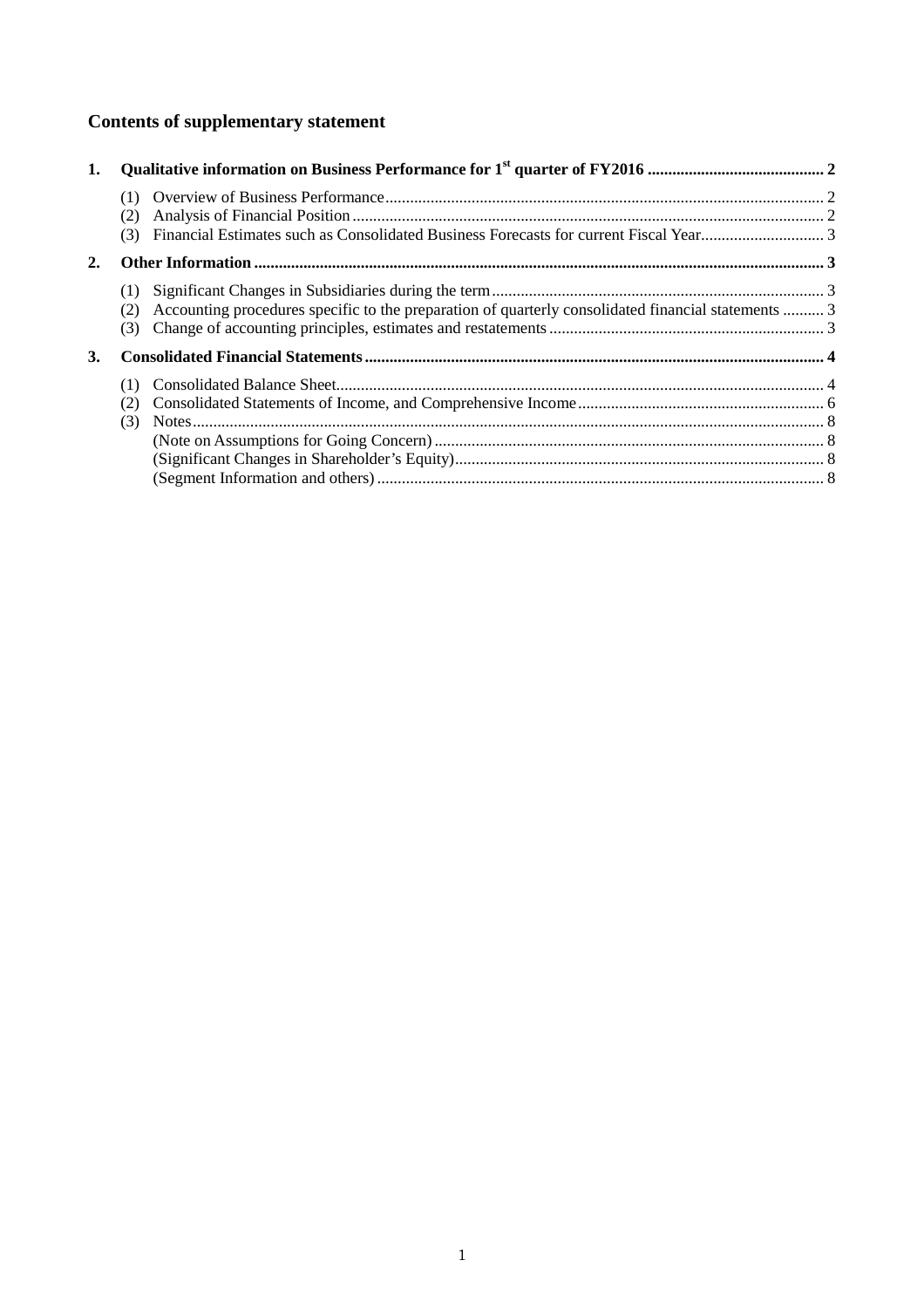# **1. Qualitative information on Business Performance for 1st quarter of FY2016**

#### **(1) Overview of Business Performance**

Overall global business conditions in the 1<sup>st</sup> quarter of Fiscal Year 2016 ending March, 2016 continued to recover. While there were some concerns such as uncertainty surrounding the Greek debt crisis and an economic downturn in China and other Asian countries, a gradual economic recovery continued overall, accompanied by an improvement in the employment market and strong private consumption in the USA, and an improvement in corporate income and the labor market in Japan.

Under the business conditions outlined above, Consolidated Orders in the  $1<sup>st</sup>$  quarter of the Fiscal Year 2016 (April 1<sup>st</sup>, 2015 – June 30<sup>th</sup>, 2015) were ¥20.670 billion (up 25.0% YoY), Sales were ¥18.367 billion (up 30.5%) YoY), Operating Income was ¥3.895 billion (up 80.5% YoY), Ordinary Income was ¥3.944 billion (up 81.6% YoY), and Net Income attributable to Owners of the Parent was ¥2.752 billion (up 80.1% YoY).

Business results during the term in each segment were as follows.

#### **[Semiconductor Production Equipment (SPE)]**

In the SPE business segment, smartphones, especially high-end smartphones, continued to lead demand in the semiconductor industry. Also, demand for online storage increased with the spread of "cloud" services and "big data." As a result, semiconductor manufacturers maintained an active capital investment trend from the previous fiscal year and proactive demand continued in the semiconductor back-end equipment of our product are categories. Accordingly, orders and sales in our SPE segment continued to increase firmly from the previous quarter and YoY.

As a result, Orders for our SPE segment in the  $1<sup>st</sup>$  quarter of the Fiscal Year 2016 was ¥13.350 billion (up 36.0%) YoY), Sales was ¥12.270 billion (up 37.8% YoY), and Operating Income was ¥2.890 billion (up 138.5% YoY).

#### **[Metrology Equipment]**

The automobile industry, which is the major user of our products, has continued to establish world-wide production structures. Also, demand in the machine tools sector and aviation sector continued and government financial support for investment by domestic small and medium enterprises had a continuing positive impact. As a result, sales decreased from the previous quarter due to seasonal factors but increased YoY, however, orders has increased from the previous quarter and YoY.

Orders in our Metrology Equipment segment in the  $1<sup>st</sup>$  quarter of the Fiscal Year 2016 was ¥7.320 billion (up 9.1% YoY), Sales was ¥6.097 billion (up 17.9% YoY) and Operating Income was ¥1.005 billion (up 6.3% YoY).

#### **(2) Analysis of Financial Position**

Total Assets as of June  $30<sup>th</sup>$ , 2015 amounted to ¥101.654 billion, with an increase of ¥3.197 billion from the end of FY2015. The major factors behind this increase include an increase in Work in progress of ¥1.522 billion, an increase in Notes and accounts receivable (including electronically recorded monetary claims) of ¥832 million, an increase in Cash and cash equivalents of ¥668 million, and an increase in Raw material and supplies of ¥528 million.

Total Liabilities as of June  $30<sup>th</sup>$ , 2015 increased by ¥1.715 billion to ¥25.801 billion. This was mainly from an increase in Notes and accounts payable (including electronically recorded obligations-operating) of ¥2.651 billion and a decrease in Income taxes payable of ¥792 million.

Net Assets as of June  $30<sup>th</sup>$ , 2015 increased ¥1.482 billion and totaled ¥75.853 billion. This was mainly from an increase in Retained earnings of ¥1.429 billion. As a result, the Equity Ratio became 74.1%.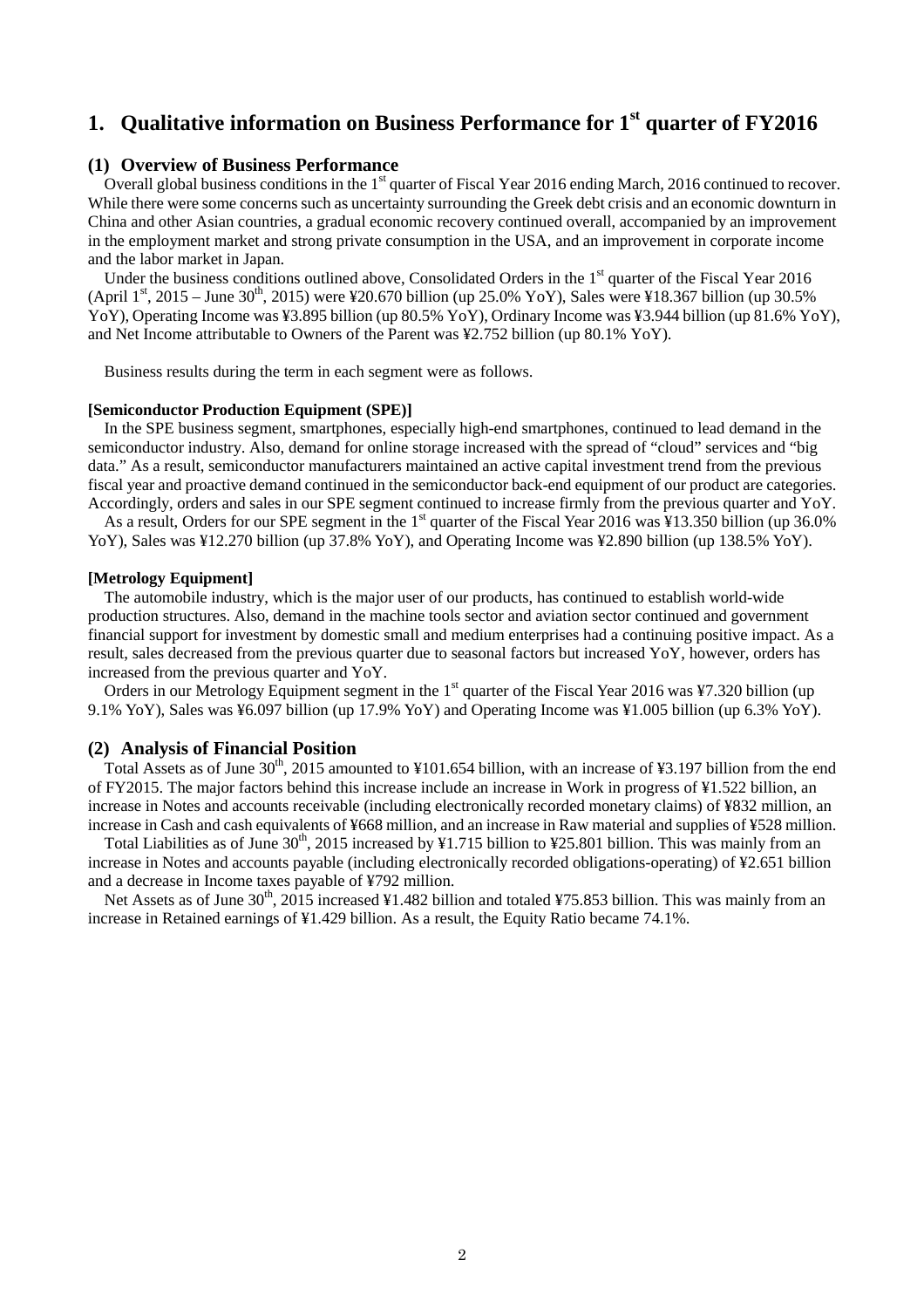### **(3) Financial Estimates such as Consolidated Business Forecasts for current Fiscal Year**

The Company has ratified revisions to the prospective consolidated business forecasts for FY2016 interim and full year from the previous forecast announced on May 13<sup>th</sup>, 2015. For details, please refer to the News Release "Tokyo Seimitsu Announces Revision of Forecasts" published on August  $11<sup>th</sup>$ , 2015.

Note: The forecasts contain forward-looking statements based on information available to the management at the time of this announcement that it has judged to be rational, including such factors as economic conditions in Japan and other countries or fluctuations in exchange rates, which may affect the Company's performance. These forecasts are subject to a number of risks and uncertainties, including market conditions, competition, and the new products release. Accordingly, actual results may differ materially from those projected in this earnings summary.

# **2. Other Information**

- **(1) Significant Changes in Subsidiaries during the term** Not applicable.
- **(2) Accounting procedures specific to the preparation of quarterly consolidated financial statements**

Not applicable.

#### **(3) Change of accounting principles, estimates and restatements**

### (**Change in accounting principles)**

The Company applies "Revised Accounting Standard for Business Combinations" (ASBJ Statement No. 21, September 13<sup>th</sup>, 2013, hereinafter referred to as "Accounting Standard for Business Combinations"), "Revised Accounting Standard for Consolidated Financial Statements" (ASBJ Statement No. 22, September 13<sup>th</sup>, 2013, hereinafter referred to as "Consolidated Accounting Standard"), and "Revised Accounting Standard for Business Divestitures" (ASBJ Statement No.7, released on September 13<sup>th</sup>, 2013, hereinafter referred to as "Accounting") Standard for Business Divestitures") and other related standards from 1<sup>st</sup> quarter of FY2016. As a result, any differences arising from changes in the Company's interests in its subsidiaries (if the Company maintains control of these subsidiaries) are to be accounted for as Capital surplus. In addition, acquisition costs are expensed in the Fiscal Year in which the costs are incurred. For any business combinations on or after the beginning of  $1<sup>st</sup>$  quarter of FY2016, subsequent measurement of the provisional amount recognized based on the purchase price allocation attributable on completion of accounting for the business combination are reflected in the Quarterly Consolidated Financial Statements for the period to which the date of that business combination occurs. To apply these changes in the Consolidated Financial Statement, adjustments have been made to the Consolidated Financial Statements for the previous  $1<sup>st</sup>$  quarter and the fiscal year.

Aforementioned accounting standards are applied as of the beginning of the  $1<sup>st</sup>$  quarter and thereafter, according to the transitional treatment provided for in Paragraph 58-2 (4) of the Accounting Standard for Business Combinations, Paragraph 44-5 (4) of the Consolidated Accounting Standard and Paragraph 57-4 (4) of the Accounting Standard for Business Divestitures.

As a result, there is no impact to Quarterly Consolidated Financial Statement for the 1<sup>st</sup> quarter of FY2016.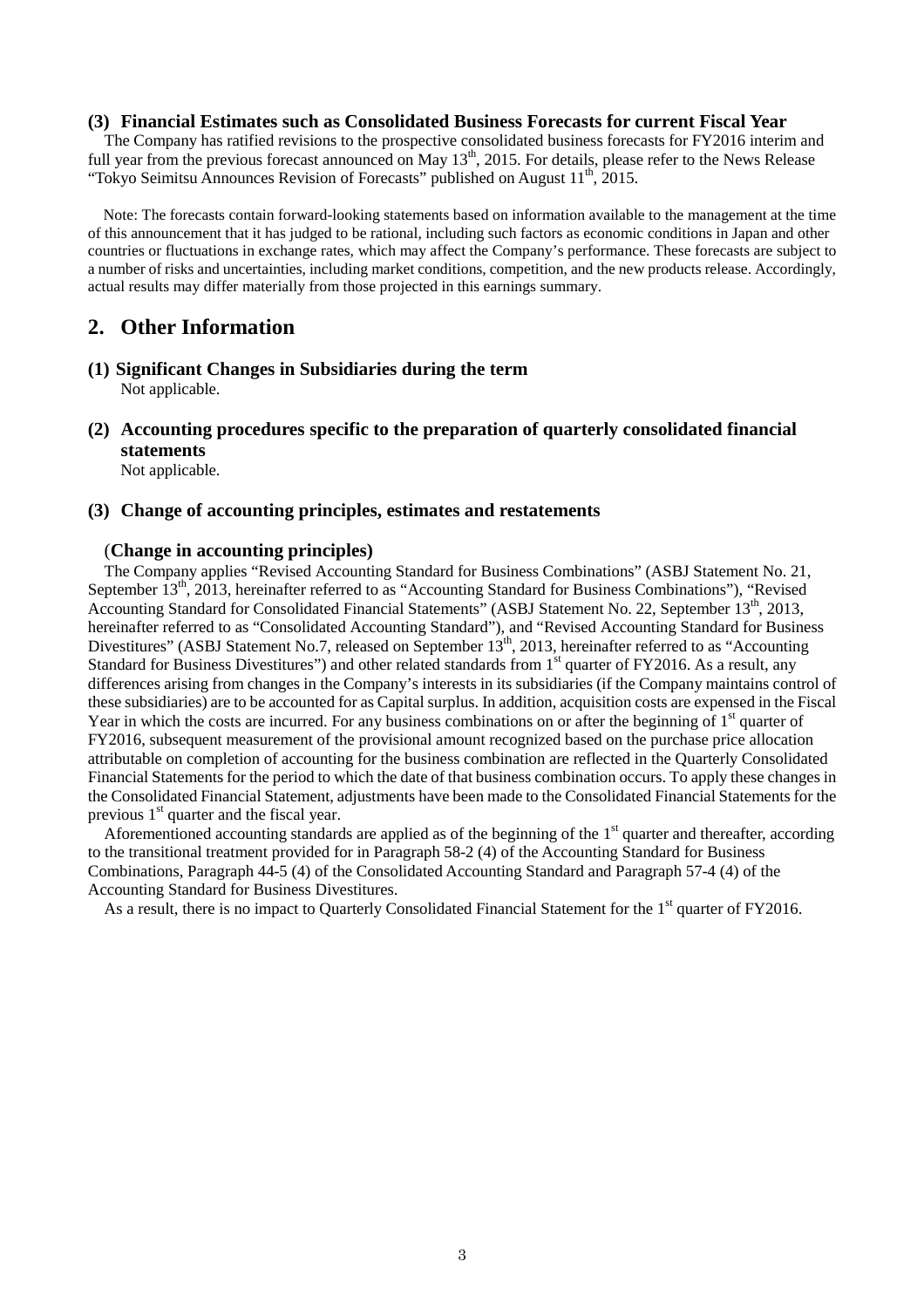# **3. Consolidated Financial Statements**

# **(1) Consolidated Balance Sheet**

| (1) Consondated Dalance Sheet           |                                 | (Millions of Yen)       |
|-----------------------------------------|---------------------------------|-------------------------|
|                                         | <b>FY2015</b>                   | <b>FY2016 Q1</b>        |
|                                         | (March $31^{\text{st}}$ , 2015) | (June $30^{th}$ , 2015) |
| <b>ASSETS</b>                           |                                 |                         |
| <b>Current Assets</b>                   |                                 |                         |
| Cash and cash equivalents               | 26,864                          | 27,532                  |
| Notes and accounts receivable           | 22,399                          | 22,648                  |
| Electronically recorded monetary claims | 914                             | 1,499                   |
| Merchandise and finished goods          | 2,464                           | 2,580                   |
| Work in progress                        | 9,532                           | 11,054                  |
| Raw materials and supplies              | 3,177                           | 3,706                   |
| <b>Others</b>                           | 2,635                           | 2,480                   |
| Allowance for doubtful accounts         | $-114$                          | $-81$                   |
| Total current assets                    | 67,873                          | 71,420                  |
| <b>Fixed Assets</b>                     |                                 |                         |
| Tangible fixed assets                   |                                 |                         |
| Building and structures(net)            | 10,121                          | 9,992                   |
| Others(net)                             | 10,237                          | 10,336                  |
| <b>Total Tangible Fixed Assets</b>      | 20,359                          | 20,329                  |
| <b>Intangible Fixed Assets</b>          |                                 |                         |
| Goodwill                                | 577                             | 470                     |
| Others                                  | 548                             | 519                     |
| <b>Total Intangible Fixed Assets</b>    | 1,125                           | 989                     |
| Investments and other assets            |                                 |                         |
| <b>Others</b>                           | 9,103                           | 8,920                   |
| Allowance for doubtful accounts         | $-4$                            | $-5$                    |
| Total Investments and other assets      | 9,098                           | 8,915                   |
| <b>Total Fixed Assets</b>               | 30,584                          | 30,234                  |
| <b>Total Assets</b>                     | 98,457                          | 101,654                 |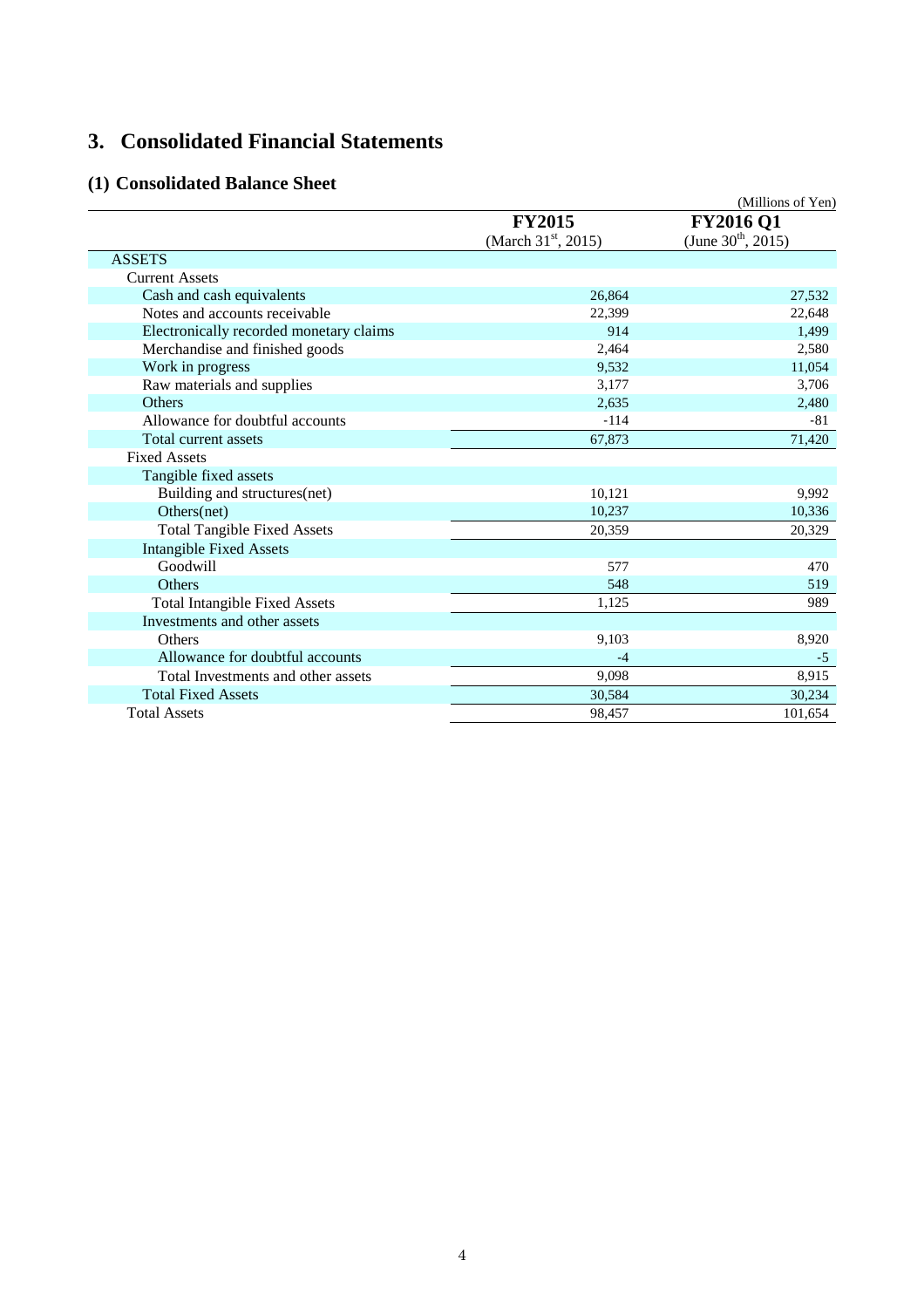|                                               |                                                  | (Millions of Yen)                           |
|-----------------------------------------------|--------------------------------------------------|---------------------------------------------|
|                                               | <b>FY2015</b><br>(March $31^{\text{st}}$ , 2015) | <b>FY2016 Q1</b><br>(June $30^{th}$ , 2015) |
| <b>LIABILITIES</b>                            |                                                  |                                             |
| <b>Current Liabilities</b>                    |                                                  |                                             |
| Notes and accounts payable                    | 6,131                                            | 6,798                                       |
| Electronically recorded obligations-operating | 5,789                                            | 7,773                                       |
| Short-term debt                               | 1,300                                            | 1,300                                       |
| Income taxes payable                          | 2,312                                            | 1,519                                       |
| Allowances                                    | 998                                              | 533                                         |
| Others                                        | 5,187                                            | 6,013                                       |
| Total current liabilities                     | 21,718                                           | 23,938                                      |
| Long-term Liabilities                         |                                                  |                                             |
| Long-term debt                                | 400                                              | 200                                         |
| Allowance for director retirement benefits    | 117                                              | 121                                         |
| Net defined benefit liabilities               | 816                                              | 783                                         |
| Others                                        | 1,032                                            | 757                                         |
| Total long-term liabilities                   | 2,367                                            | 1,862                                       |
| <b>Total Liabilities</b>                      | 24,085                                           | 25,801                                      |
| <b>NET ASSETS</b>                             |                                                  |                                             |
| Shareholder's Equity                          |                                                  |                                             |
| Common stock                                  | 10,295                                           | 10,354                                      |
| Capital surplus                               | 21,312                                           | 21,372                                      |
| Retained earnings                             | 38,325                                           | 39,754                                      |
| Treasury stock                                | $-113$                                           | $-114$                                      |
| Total Shareholder's Equity                    | 69,820                                           | 71,367                                      |
| Accumulated other comprehensive income        |                                                  |                                             |
| Holding gain or loss in investment            | 1,574                                            | 1,578                                       |
| Foreign currency translation adjustment       | 1,347                                            | 1,363                                       |
| Remeasurements of defined benefit plans       | 1,073                                            | 1,027                                       |
| Total accumulated other comprehensive income  | 3,995                                            | 3,968                                       |
| Share subscription rights                     | 385                                              | 339                                         |
| Non-controlling interests                     | 169                                              | 177                                         |
| <b>Total Net Assets</b>                       | 74,371                                           | 75,853                                      |
| <b>Total Liabilities and Net Assets</b>       | 98,457                                           | 101,654                                     |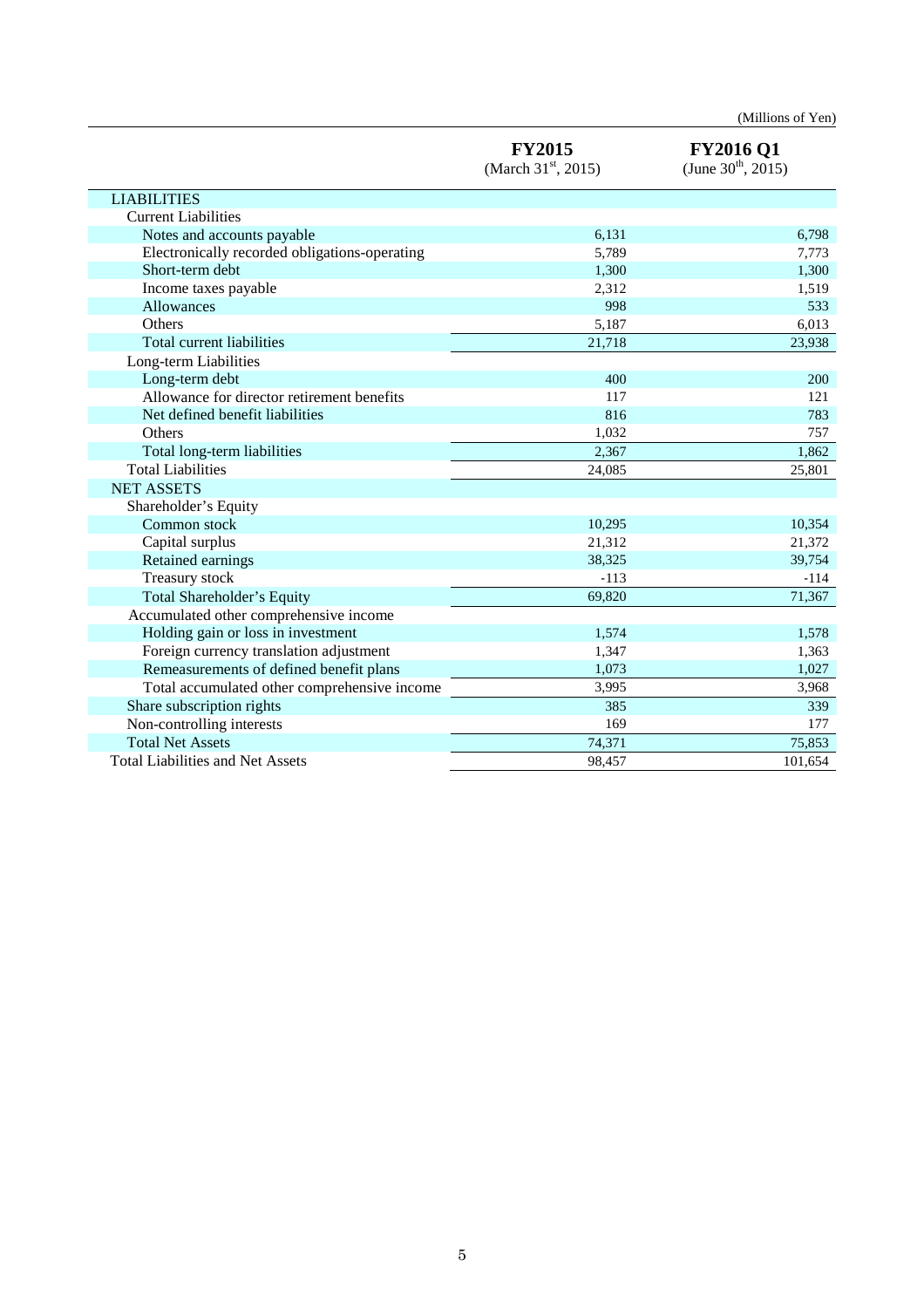# **(2) Consolidated Statements of Income, and Comprehensive Income**

# (**Consolidated Statements of Income**)

### **(FY2016 Q1 (Apri1 1st, 2015 – June 30th, 2015))**

|                                                               |                                                                           | (Millions of Yen)                                               |
|---------------------------------------------------------------|---------------------------------------------------------------------------|-----------------------------------------------------------------|
|                                                               | <b>FY2015 Q1</b><br>(April $1st$ , 2014-<br>June 30 <sup>th</sup> , 2014) | <b>FY2016 Q1</b><br>(April 1st, 2015-<br>June $30^{th}$ , 2015) |
| <b>Net Sales</b>                                              | 14,076                                                                    | 18,367                                                          |
| <b>Cost of Sales</b>                                          | 8,584                                                                     | 10,851                                                          |
| <b>Gross Profit on Sales</b>                                  | 5,492                                                                     | 7,515                                                           |
| Selling, general and administrative expenses                  | 3,334                                                                     | 3,620                                                           |
| Operating income (loss)                                       | 2,157                                                                     | 3,895                                                           |
| Non-operating income                                          |                                                                           |                                                                 |
| Interest                                                      | $\overline{2}$                                                            | 5                                                               |
| Dividend income                                               | 33                                                                        | 46                                                              |
| Others                                                        | 11                                                                        | 14                                                              |
| Total Non-operating income                                    | 47                                                                        | 66                                                              |
| Non-operating expenses                                        |                                                                           |                                                                 |
| Interest expenses                                             | 11                                                                        | 6                                                               |
| Foreign exchange loss                                         | 16                                                                        | 9                                                               |
| Others                                                        | 4                                                                         | $\overline{c}$                                                  |
| Total Non-operating expenses                                  | $\overline{33}$                                                           | $\overline{18}$                                                 |
| Ordinary income (loss)                                        | 2,171                                                                     | 3,944                                                           |
| Extraordinary gains                                           |                                                                           |                                                                 |
| Gain on sales of subsidiary's shares                          |                                                                           | 6                                                               |
| Gain on reversal of share subscription rights                 | 5                                                                         | $\mathbf{1}$                                                    |
| Total Extraordinary gains                                     | 5                                                                         | 8                                                               |
| <b>Extraordinary losses</b>                                   |                                                                           |                                                                 |
| Total extraordinary losses                                    |                                                                           |                                                                 |
| Income (loss) before income taxes and others                  | 2,177                                                                     | 3,952                                                           |
| Income tax and other taxes                                    | 517                                                                       | 1,486                                                           |
| Adjustment on income tax                                      | 113                                                                       | $-291$                                                          |
| Total Income tax and others                                   | 631                                                                       | 1,194                                                           |
| Net income(loss)                                              | 1,546                                                                     | 2,758                                                           |
| Net income(loss) attributable to non-controlling<br>interests | 18                                                                        | 6                                                               |
| Net Income (loss) attributable to owners of the<br>parent     | 1,528                                                                     | 2,752                                                           |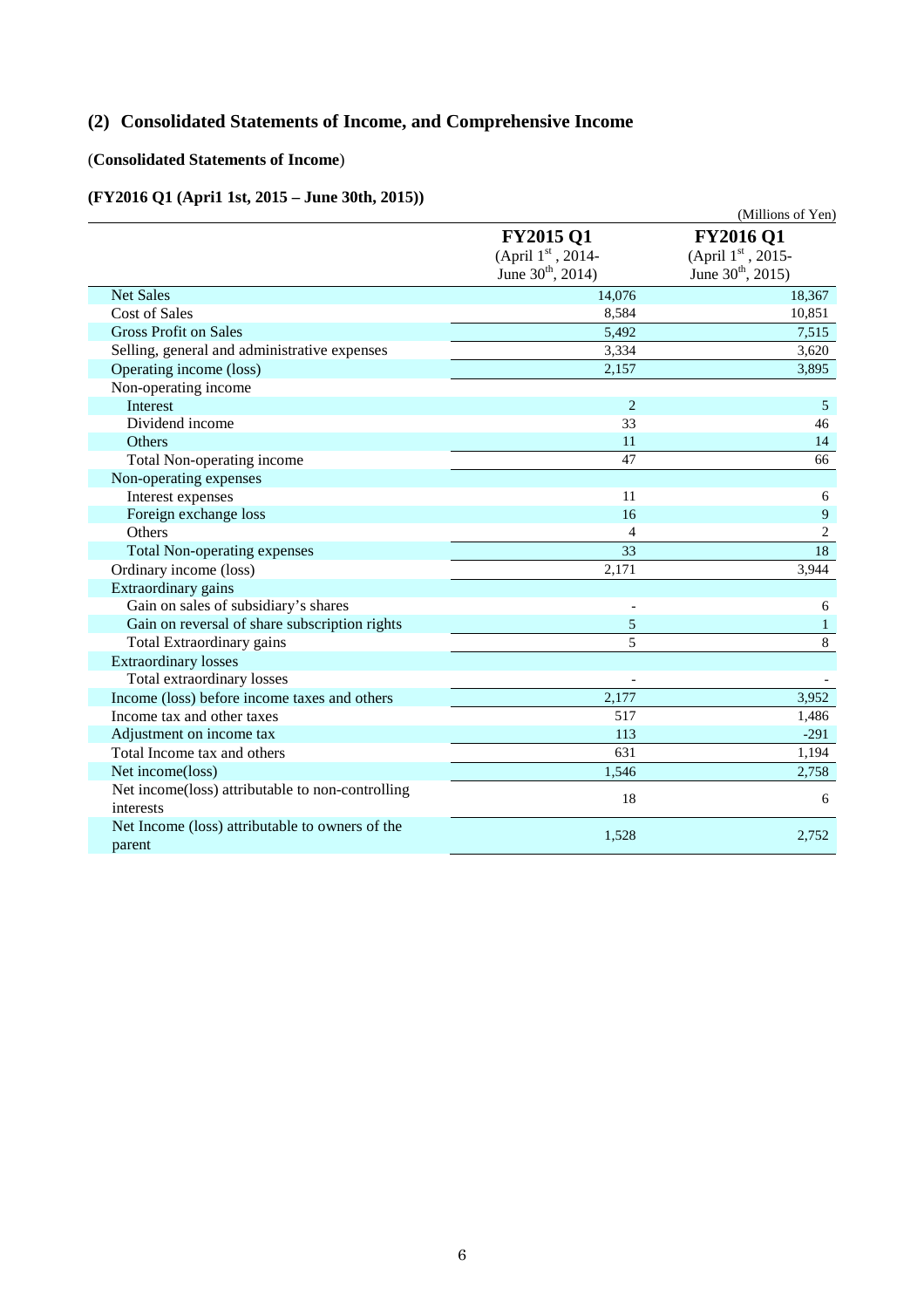# **(Consolidated Statements of Comprehensive Income)**

# **(FY2016 Q1 (Apri1 1st, 2015 – June 30th, 2015))**

| $(F Y 2010 QI (APr11 1st, 2015 - June 30th, 2015))$               |                                                                    |                                                                              |
|-------------------------------------------------------------------|--------------------------------------------------------------------|------------------------------------------------------------------------------|
|                                                                   |                                                                    | (Millions of Yen)                                                            |
|                                                                   | <b>FY2015 Q1</b><br>(April $1st$ , 2014-<br>June $30^{th}$ , 2014) | <b>FY2016 Q1</b><br>(April $1^{st}$ , 2015-<br>June $30^{\text{th}}$ , 2015) |
| Net income(loss)                                                  | 1,546                                                              | 2,758                                                                        |
| Accumulated other comprehensive income                            |                                                                    |                                                                              |
| Holding gain or loss in investment                                | 268                                                                | 3                                                                            |
| Foreign currency translation adjustment                           | -60                                                                | $-21$                                                                        |
| Remeasurements of defined benefit plans                           | $-42$                                                              | $-46$                                                                        |
| Total accumulated other comprehensive income                      | 166                                                                | -64                                                                          |
| Comprehensive Income                                              | 1,712                                                              | 2,694                                                                        |
| (breakdown)                                                       |                                                                    |                                                                              |
| Comprehensive income attributable to owners of<br>the parent      | 1,696                                                              | 2,686                                                                        |
| Comprehensive income attributable to<br>non-controlling interests | 16                                                                 |                                                                              |